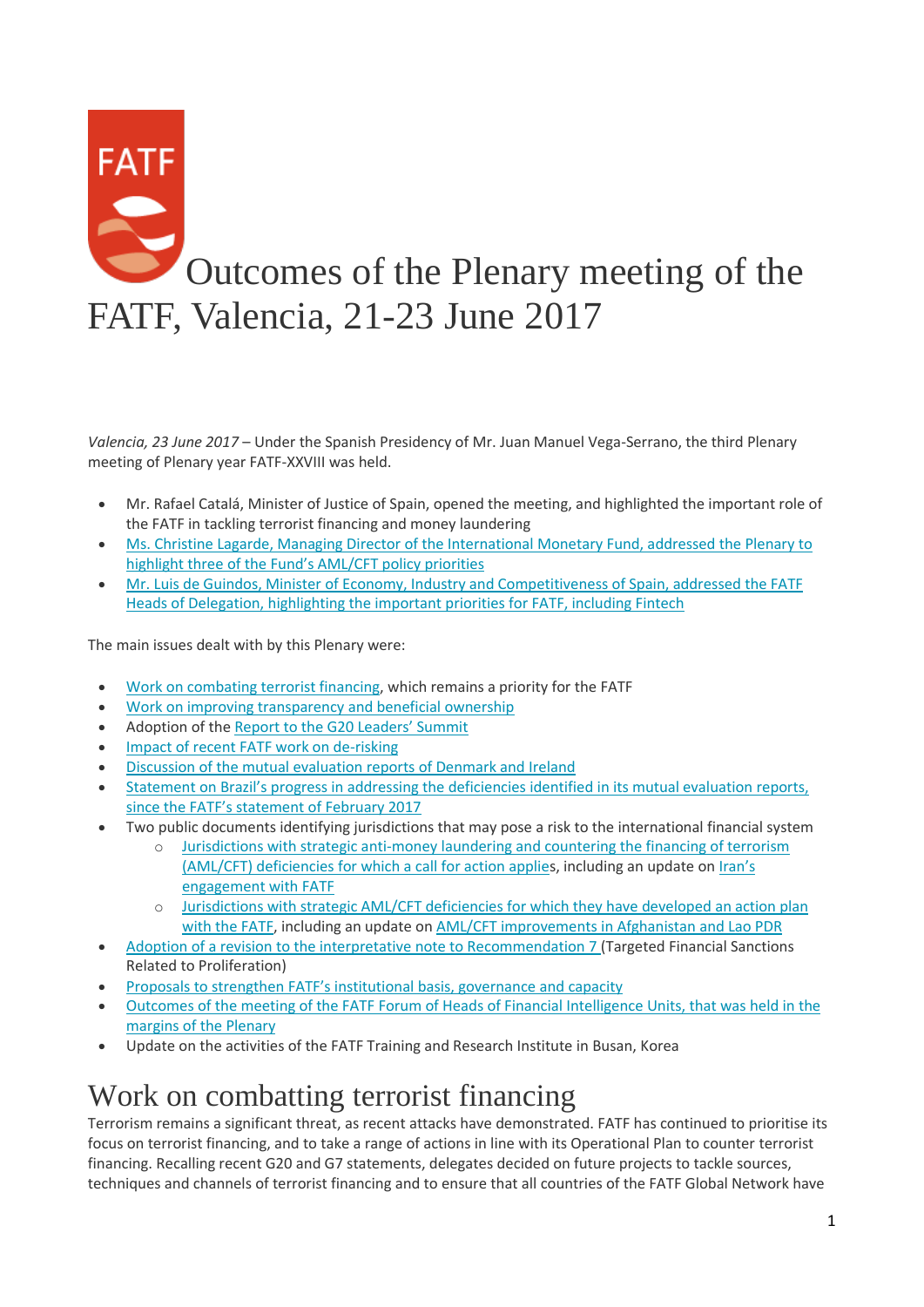implemented measures to prevent, detect and counter terrorist financing. The Plenary invited all members of the FATF Global Network to share relevant information which will facilitate the request to foreign countries to freeze terrorism related funds.

Information sharing is critical to effectively counter terrorist financing and terrorism. Recognising and collecting relevant information and sharing it effectively can lead to the detection of terrorist related activities and prevention of attacks. Delegates discussed progress in two projects that aim to improve information sharing.

The Plenary adopted a report on inter-agency information sharing. The report will be made available to key agencies involved in tackling terrorism and its financing, as well as agencies not traditionally involved in counterterrorist financing activities and provides good practices and practical tools to improve cooperation and exchange of information within jurisdictions.

The Plenary also discussed the progress on guidance for private sector information sharing, following the private sector consultative forum in Vienna in March. The guidance will cover information-sharing at group wide level and potentially also between financial institutions not belonging to the same group. Private sector information sharing will improve transparency and access to beneficial ownership but also plays an important part in detecting financial flows in support of terrorism.

FATF continues to update its knowledge and understanding of changes to terrorists' financial strategies to raise, move and use funds since the February 2017 Plenary. Delegates discussed progress in ongoing research on the financing of recruitment for terrorist purposes. The research project will identify how terrorist organisations fund the recruitment of new members, and is expected to be completed in October 2017.

## Work on improving transparency and beneficial ownership

Preventing the misuse of legal persons and legal arrangements remains a highly important issue for both the FATF and the international community. Effective implementation of the FATF Recommendations on beneficial ownership remains a challenge.

Delegates discussed progress in the FATF's programme of work to improve transparency and access to beneficial ownership information, since the February 2017 Plenary.

Delegates discussed progress in the FATF-Egmont Group research project on vulnerabilities linked to beneficial ownership. Among other issues, this project identifies the mechanisms used to obscure beneficial ownership of corporate vehicles. The project has benefitted from input at the Joint Experts Meeting in Moscow which involved representatives from banks, law societies, and trust and company service providers.

Delegates also discussed the results of a further study on the effective enforcement and supervision of beneficial ownership obligations and considered possible options for future action.

# Report to the G20 Leaders' Summit

The Plenary discussed the FATF's report to the G20 Leaders' Summit on recent and ongoing efforts to counter terrorist financing, improving transparency and the availability of beneficial ownership information, and correspondent banking and remittances.

# Impact of recent FATF work on de-risking

De-risking has been a priority for the FATF since 2014 and it has completed substantive work on the topic, such as guidance to clarify the risk-based approach, including for the money and value transfer services. The FATF will look at the use being made of its guidance by national supervisors and the financial sector. Delegates discussed recent developments in de-risking, including access to banking services by the remittances sector. The FATF is working closely with the Financial Stability Board, IMF and other relevant organisations to tackle this issue.

## Discussion of the mutual evaluation reports of Denmark and Ireland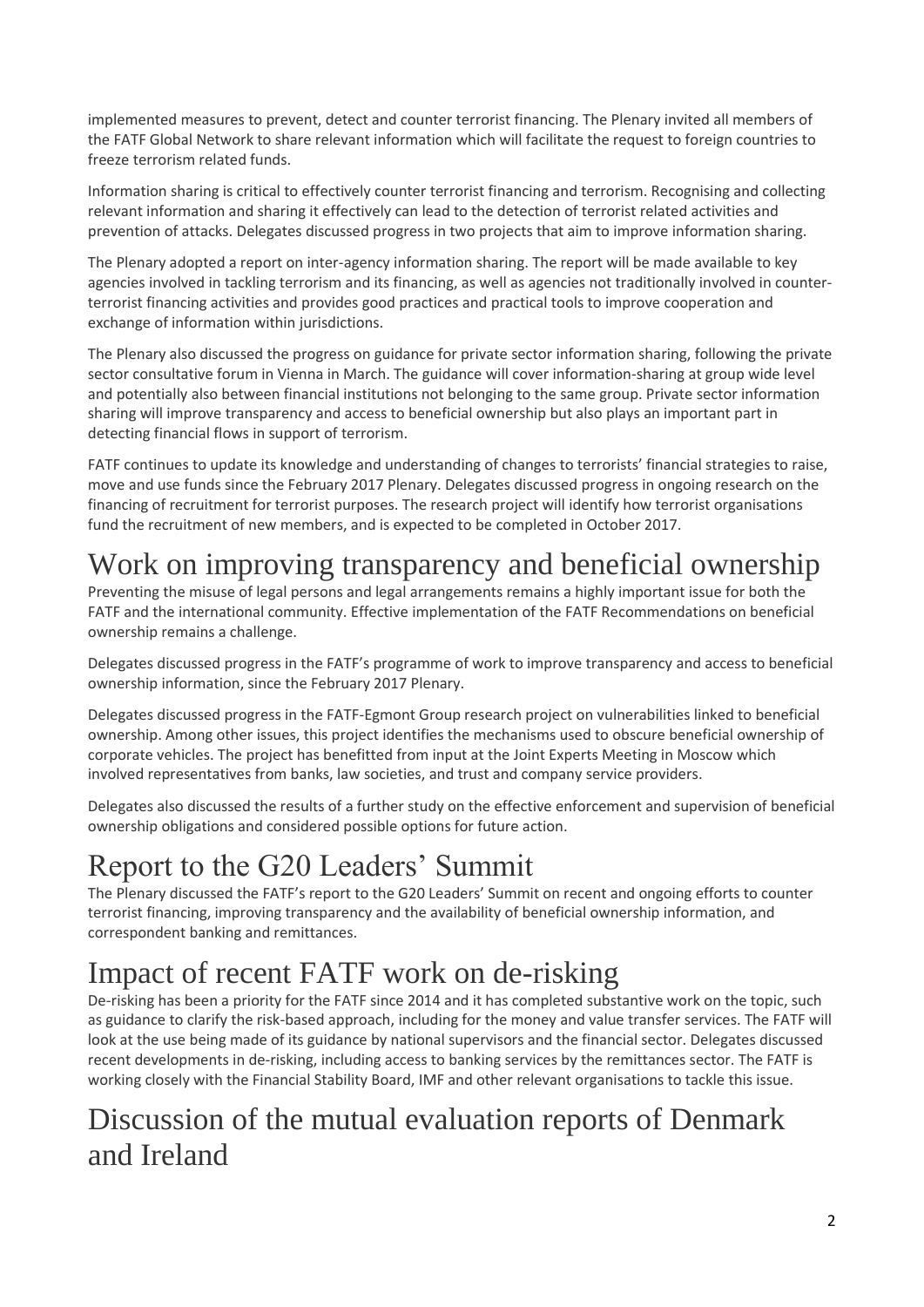The Plenary discussed the mutual evaluation reports of Denmark and Ireland which set out the level of effectiveness of each country's AML/CFT systems and their level of compliance with the FATF Recommendations. The reports were prepared on the basis of the FATF Methodology for assessments, which requires countries to take into account the effectiveness with which AML/CFT measures are implemented, as well as technical compliance for each of the FATF Recommendations.

The Plenary discussed the respective assessment teams' key findings, priority actions, and recommendations regarding each country's AML/CFT regime. The FATF expects to publish the mutual evaluation reports in September, after their quality and consistency review, in accordance with its procedures.

# Statement on Brazil's progress in addressing the deficiencies identified in its mutual evaluation reports, since the FATF statement of February 2017

In February 2016, the Financial Action Task Force (FATF), the international standard-setter for combating money laundering, the financing of terrorism and proliferation of weapons of mass destruction, released a statement conveying its deep concerns about Brazil's continued failure to remedy the serious deficiencies identified in its third mutual evaluation report adopted in June 2010, especially those related to terrorism and terrorist financing. The FATF called for actions to address those deficiencies. The FATF reiterated its concern in October 2016 and February 2017, and again called on Brazil to address these shortcomings.

The FATF recognises that Brazil has taken several significant steps to improve its CFT regime; however deficiencies remain regarding targeted financial sanctions.

The FATF calls on Brazil to fulfil its FATF membership commitment by taking further action to fully address these shortcomings. Should Brazil continue to fail to adequately rectify these deficiencies, the FATF may consider the next steps in its follow-up process.

# Iran's engagement with FATF

In June 2016, the FATF welcomed Iran's high-level political commitment to address its strategic AML/CFT deficiencies, and its decision to seek technical assistance in the implementation of the Action Plan. In light of Iran's demonstration of its political commitment and the relevant steps it has taken in line with its Action Plan, the FATF has decided to continue the suspension of counter-measures. The FATF will keep monitoring progress in the implementation of the Action Plan and consider next steps.

Iran will remain on the FATF Public Statement until the full Action Plan has been completed. Until Iran implements the measures required to address the deficiencies identified in the Action Plan, the FATF will remain concerned with the terrorist financing risk emanating from Iran and the threat this poses to the international financial system. The FATF, therefore, calls on its members and urges all jurisdictions to continue to advise their financial institutions to apply enhanced due diligence to business relationships and transactions with natural and legal persons from Iran, consistent with FATF Recommendation 19. The FATF urges Iran to fully address its AML/CFT deficiencies, in particular those related to terrorist financing.

The FATF will continue to engage with Iran and closely monitor its progress.

# AML/CFT improvements in Afghanistan and Lao PDR.

The FATF congratulated Afghanistan and Lao PDR for the significant progress made in addressing the strategic AML/CFT deficiencies earlier identified by the FATF and included in their respective action plans.

Both countries will no longer be subject to the FATF's monitoring under its on-going global AML/CFT compliance process. Both countries will work with the Asia/Pacific Group on Money Laundering as they continue to further strengthen their AML/CFT regime.